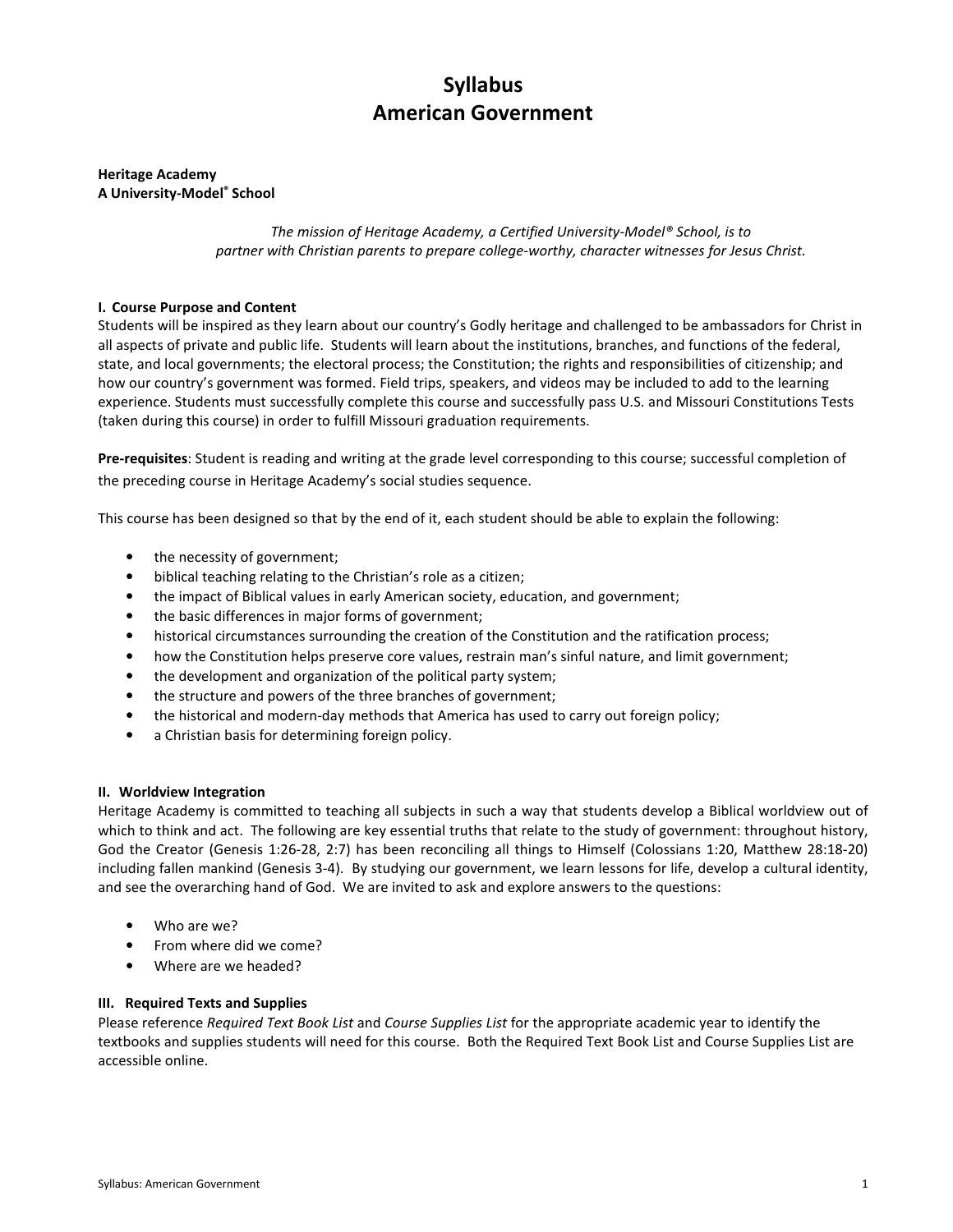### IV. Student Responsibilities and Course Guidelines

## A. Attendance

Attendance is imperative as concepts are more difficult to learn when the student is absent. Students are expected to attend class and contribute positively to the classroom environment.

Tardiness is disruptive to other class members. Please arrive on time and prepared. All absences and tardies are considered unexcused unless accompanied by a note from a parent or guardian. Please remember that three tardies generate one absence.

As communicated in Heritage Academy's Family Manual, a passing grade awarded at the end of the semester generally requires that a secondary student has attended at least forty-two class periods during the semester. Failure to meet this minimum attendance requirement may result in an F being awarded and recorded on the student's transcript.

## B. Absences and Late Work

In the case of planned absence(s), homework that is due during the student's absence must be completed and submitted to the instructor in advance.

When a student is unexpectedly and unavoidably absent due to ill health, past-due assignments must be submitted within two course periods after the student's return to school. When an unexpected absence must occur, please be sure to notify the school office and the instructor of the students' absence as quickly as possible, preferably before the involved class occurs. This contact may occur by phone or by email.

Late work that is submitted simply "late" will be graded and penalized with a ten percent grade reduction for each course period that it is late; homework will not be accepted more than three course periods (1 week) past its due date, unless previous arrangements between the teacher and the student's parent have been agreed to in light of peculiar circumstances that are occurring beyond the family's control.

# C. Student Conduct and Preparation for Learning

So that a classroom environment conducive for safety, focus, and learning may be maintained, each student is expected to conduct himself/herself in keeping with the following guidelines throughout the course of the semester:

- 1) Arrive on time to each class period with the appropriate class materials available for access (e.g., organized notebook with dividers and filed materials, paper, writing tools, texts, and other tools as directed)
- 2) Arrive prepared to submit completed at-home assignments at start of each class period.
- 3) Arrive ready to listen, learn, take notes, and participate in teacher-directed classroom discussions and activities.
- 4) Ask for clarification or further explanation when a concept or direction remains unclear.
- 5) Demonstrate a spirit of cooperation, kindness, and respect toward the teacher and fellow classmates, demonstrating respect to Heritage Academy's Code of Conduct.
- 6) Help keep the classroom area clean and orderly.
- 7) Cooperate with the parent-educator and the Heritage Academy teacher to complete homework in a timely fashion
- 8) Communicate concerns regarding schoolwork to both the Heritage Academy teacher and the parent-educator, so that these concerns can be addressed quickly.
- 9) On the whole, conduct himself or herself in a manner that is worthy of Christ and reflects the life of the Holy Spirit in him/her: " . . . that you may live a life worthy of the Lord and may please Him in every way: bearing fruit in every good work, growing in the knowledge of God, being strengthened with all power according to His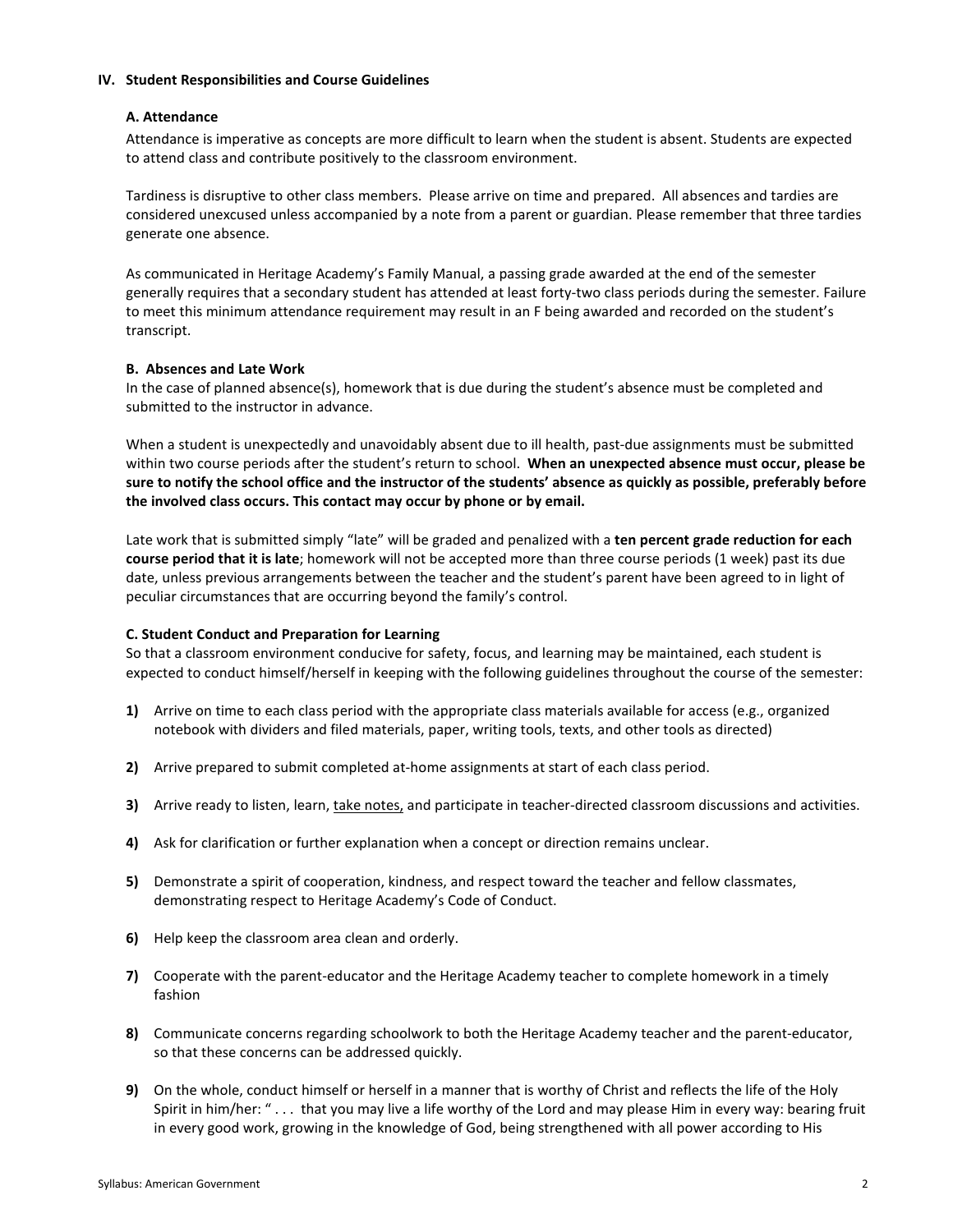glorious might so that you may have great endurance and patience, and joyfully giving thanks to the Father, who has qualified you to share in the inheritance of the saints in the kingdom of light" (Colossians 1:12).

## D. At-Home (Satellite Classroom) Investment

Daily home-assignments will be outlined on the weekly Home-Communication Sheet the student will receive each Monday. The student can expect to invest approximately 2.5 to 4 hours each week completing coursework at home in preparation for class periods. Course assignments may include any of the following:

- Reading Assignments: Read pages from the text and answer section review questions. Questions may be handwritten or typed and inserted into the student's course binder.
- Written Assignments: Complete exercises from the text, assemble and/or analyze data, or have a quiz or test.
- Study Assignments: Invest a certain amount of time in study. This allows students to design study plans that best fits their learning style.
- Projects/Alternative Assessments: Do incremental work on projects to show mastery of a topic.
- Maintenance of Course Binder: Weekly communication sheets, completed homework, tests, and class notes will all be maintained in the student binder. Grades for the binder will be based on completeness and orderliness.

### E. Assessments

A number of written examinations or equivalent alternative assessments/projects will be given throughout the course of the semester. A comprehensive, two-hour semester exam will occur at the end of the semester in keeping with Heritage Academy's Semester Exam Schedule.

### F. Grades

| <b>Grade Apportionment</b>               |     | <b>Grading Scale</b> |                |
|------------------------------------------|-----|----------------------|----------------|
| Reading and Daily Assignments            | 35% | $100 - 95$ A         | 79-77 C+       |
| Tests, Alternate Assessments, & Projects | 50% | 94-90  A-            | 76-73 C        |
| Semester Exam                            | 15% | $89-87$ B+           | $72 - 70$ C-   |
|                                          |     | $86-83$ B            | $69-60$ D      |
|                                          |     | $82 - 80$ B          | -59 or below F |

The semester grade that the student has earned by the end of the course's semester will be the permanent semester grade that appears on the student's transcript. To receive one-half unit of high school credit for this course, the student must earn a percentage grade of 70% or above (which translates to a letter grade of C- or above) and fulfill attendance requirements.

### V. Parent Responsibilities

### A. Embrace the University Model

University-Model Schooling at Heritage Academy is driven by two guiding principles:

- ♦ to preserve and strengthen God-ordained family relationships
- ♦ to offer students the opportunity to achieve a high degree of academic excellence.

Heritage Academy operates as a University-Model School®, designed for families who want their students to flourish from a life anchored in the home yet still gain from the best aspects of traditional, classroom education. Courses offered at Heritage Academy occur every-other-day so that students may realize the benefits of qualified teachers and a focused learning community, yet continue to experience home as the primary, consistent base where parents remain their foremost guides for spiritual, social, academic, and character formation.